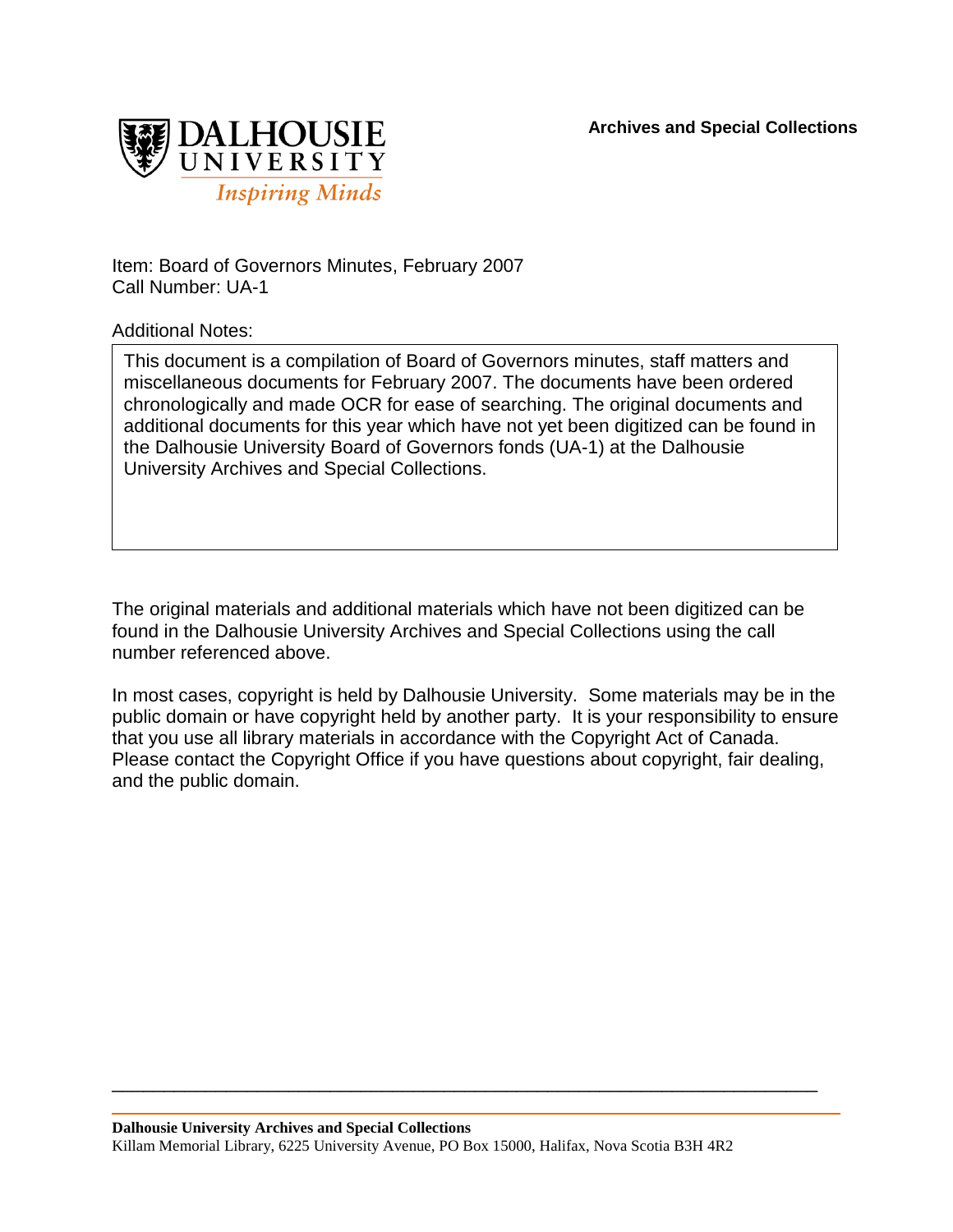

#### **BOARD OF GOVERNORS**

#### **Minutes of the Meeting held on Tuesday, February 20, 2007 (Open Session) University Hall, Macdonald Building**

**MEMBERS PRESENT**: Cathy MacNutt (Acting Chair), Jay Abbass, Jamie Baillie, Elizabeth Beale, William Black, Robert Chisholm, Dan Clark, Lorne Clarke, Ezra Edelstein, Mo El-Hawary, Richard Evans, Lynn Irving, Nancy MacCready-Williams, Natalie MacLean, Robert Radchuck, Alasdair Sinclair, Chris Smith, Bruce Towler, Tom Traves, Jim Wilson, and Susan Brousseau (Acting University Secretary)

**REGRETS:** James S. Cowan, David Craig, Richard Goldbloom, Sunny Marche, Don Mills, Jim Spatz,

**NON-MEMBERS:** Carl Breckenridge, Ken Burt, Rita Caldwell, Floyd Dykeman, Karen Kwan, Jeff Lamb, Larry Maloney, Wade Mills, Ian Nason, Bonnie Neuman, Alan Shaver, Keith Taylor, Tom Vinci, Susan Zinck

### **1. Approval of the Agenda**

Moved by B. Towler, seconded by J. Wilson:

**THAT the agenda be approved as distributed.**

**The motion was CARRIED.** 

### **2. Approval of the Minutes of the Meeting held on November 28, 2006**

Moved by R. Radchuck, seconded by R. Evans:

## **THAT the minutes of the meeting held on November 28, 2006 meeting be approved as distributed.**

**The motion was CARRIED.** 

### **3. Chair's Report**

Board Chair James Cowan was unable to attend the Board of Governors meeting. Vice-Chair Cathy MacNutt served as Acting Chair for this meeting.

### **4. President's Report**

A written President's Report was included in the agenda package. T. Traves reported that discussions with the provincial government on the third year of the Memorandum of Understanding between the universities and the Province will begin later this week. He will be one of three university presidents participating in the discussions. Student groups have also been invited to participate and Ezra Edelstein, Current DSU President, and Jen Bond (law student and former DSU Executive member) will be two of the student representatives. He noted that current signs are positive and there is speculation that the government will propose increases to university operating grants with the hope that the universities will decrease tuition rates. The Budget Advisory Committee has acted on this assumption in preparing its most recent discussion paper.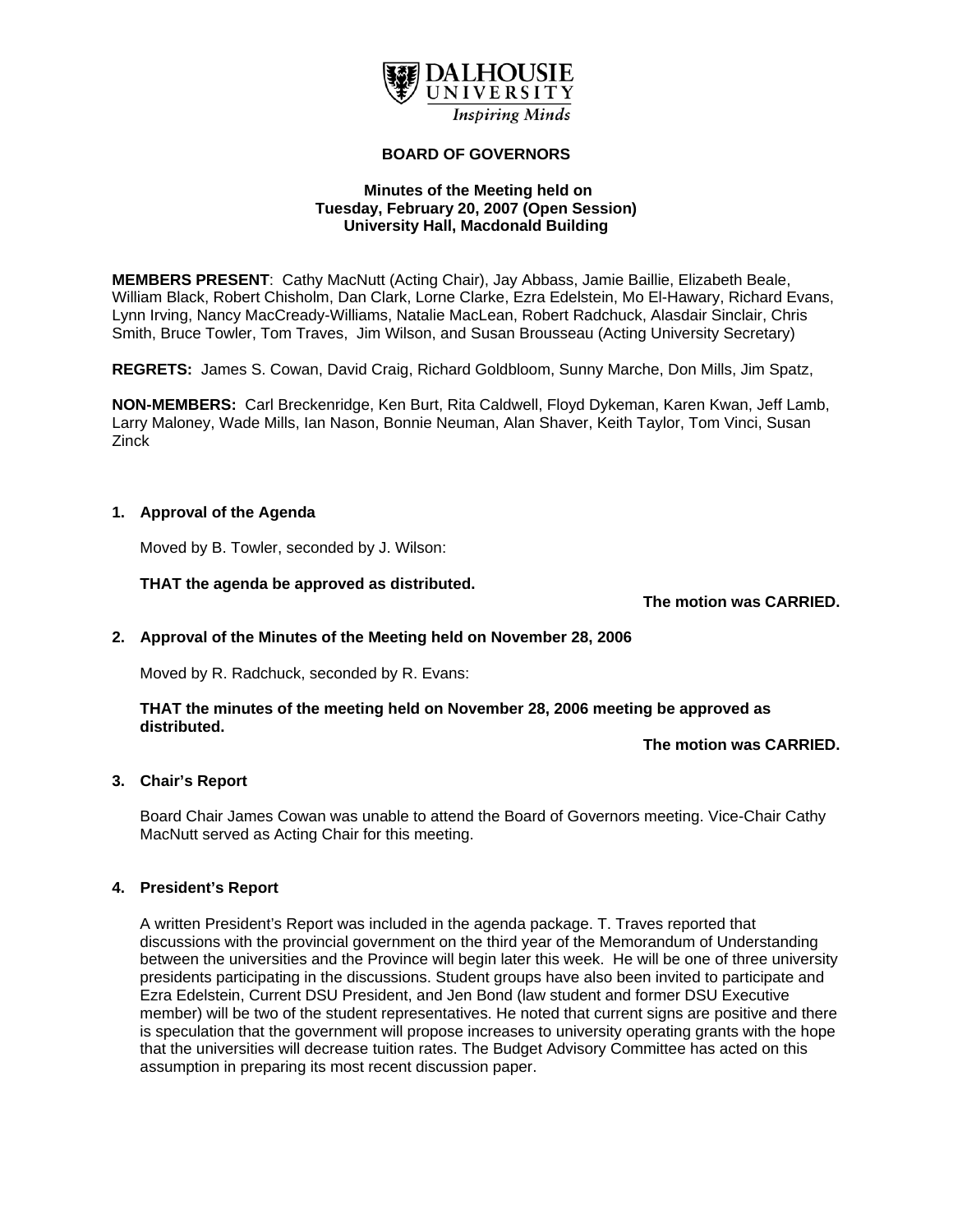T. Traves reported on two items of good news related to the Canadian Foundation for Innovation (CFI) and its support for projects at Dalhousie. First, the approval of a \$5.5 million grant to the Brain Repair Centre, and a matching grant from the Nova Scotia Research and Innovation Trust Fund, will complete the funding necessary to construct the interior portion of the proposed Life Sciences Research Institute. Further funding of \$21 million is required to build the exterior shell. Secondly, an award of \$35 million from another CFI program will support Dalhousie's Ocean Tracking Network initiative. This is a very significant development that will be extremely valuable to Dalhousie in terms of enhancing its reputation as a research intensive institution generally and as a world leader in ocean research specifically. The announcement of this award has received wide media attention locally and internationally.

T. Traves also reported that there will be a modest change in the administration of Board activities with a planned merger of the University Secretary Office with the Senate Office operations, effective July 1, 2007. The University Secretary will become the director of the newly created University Secretariat and will be responsible for the administration of both bodies. The Director will report to the Chair of the Board and the Chair of Senate respectively for Board and Senate matters, and to the President for administrative purposes.

### **5. Dalhousie Student Union President's Report**

A written DSU President's Report was distributed at the meeting. E. Edelstein reported that the DSU annual meeting will be held on February 28<sup>th</sup>, at which time a report from the Governance and Structure Committee will be considered. The report proposes the creation of a Board to oversee the operational side of the Union which would add a level of accountability and a more open decisionmaking process.

In response to a question about how student representatives were chosen to participate in the MOU negotiations, he noted that ANSSA (which represents about 75% of university students in Nova Scotia), held an election to select its two representatives (he and Jen Bond). He did not know if CFS held an election to select its student representative.

### **Items for Decision**

### **6.1 Facilities Renewal Budget Approval Process**

T. Traves introduced this item in the absence of J. Spatz, Chair of the Operations Committee. He referred to the background materials in the agenda package and noted that the proposed resolution fundamentally would allow the University to do two things: consolidate four separate facilities renewal budget lines into one line (although these would continue to be reported separately as required), and change the current process to allow a more orderly and efficient progression of facilities projects. He noted that, while the new process would permit project commitments to be made and work to proceed earlier in the year (before formal Board approval), the University would not be authorized to commit more than 75% of the anticipated facilities renewal budget for the current fiscal year. All decisions and transactions will be reported to the Board, ensuring that its oversight responsibility is fully met.

In response to a question regarding whether the 75% figure is determined before or after the 10% contingency provision referred to in point 2 of the proposed resolution, T. Traves agreed to clarify the point and report back at the next meeting.

Moved by T. Traves, seconded by J. Baillie: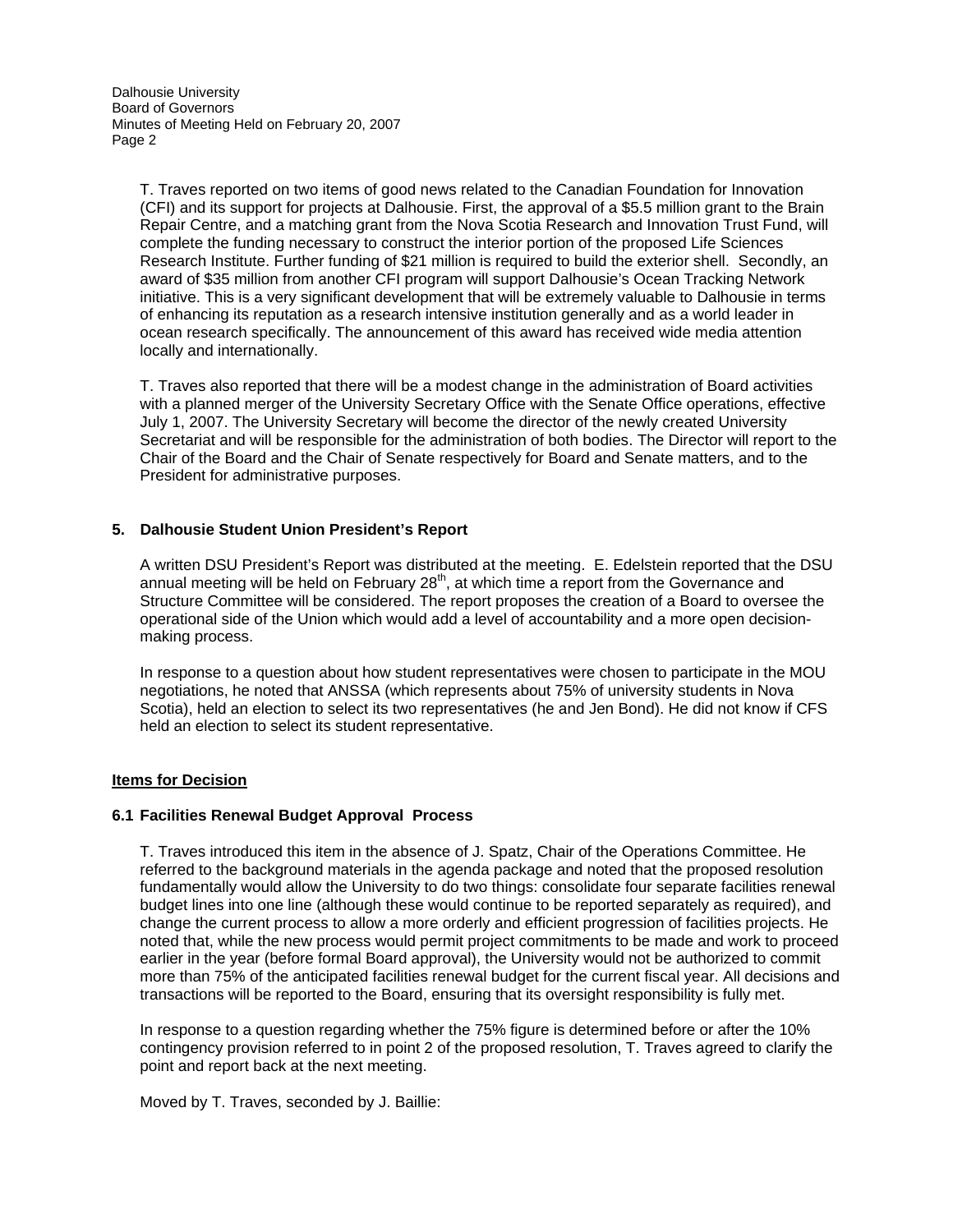**THAT the Board of Governors approve the adoption of a revised Facilities Renewal Budget approval process upon the following principles:** 

- **1. The current A&R, Facilities Renewal, Classroom Renewal and Energy Conservation budget lines will be consolidated into a single budget line – "Facilities Renewal" – commencing with the 07-08 fiscal year and, based upon the recommendation of the Long Term Financial Planning Committee, it is anticipated that this budget line will increase by at least \$1M per year in subsequent years.**
- **2. Within the Facilities Renewal budget amount, a 10% contingency provision will be established to accommodate unforeseen project budget adjustments or unexpected new projects emerging during the budget year.**
- **3. Minimum annual spending levels will be set within the Facilities Renewal budget line for classroom renewal, energy conservation and client identified projects appropriate to the ongoing strategic goals of the University.**
- **4. The detailed project listings currently presented to the Operations Committee as part of the Operating Budget approval process will be replaced with a summary schedule identifying the major areas of planned spending for the coming year along with a list of significant individual projects (greater than \$250k) which will be implemented as part of the overall program.**
- **5. A list of the significant projects ( >\$250k ) proposed for implementation in the upcoming fiscal year will be presented to the Operations Committee in November of each year for approval of preliminary design and procurement work prior to commencement of the fiscal year. The total value of these proposed projects will not exceed 75% of the total of the current fiscal year Facilities Renewal funding. Significant projects which are determined to be necessary for implementation subsequent to the submission of this November list may be proposed for approval as part of the Operating Budget submission in the Spring of the upcoming fiscal year.**
- **6. 'In-year' and 'end-year' project status reports will be submitted to the Operations Committee substantiating the achievement of the various strategic goals within the Facilities Renewal budget relative to the summary schedule submitted during the Operating Budget approval process.**

### **The motion was CARRIED.**

### **6.2 Old Management Building Project**

T. Traves introduced this item in the absence of J. Spatz, Chair of the Operation Committee, and summarized the information provided in the agenda package. He noted that if work on the building commences this summer, it is expected that it will be complete and ready for occupancy in the summer of 2008. J. Baillie commented that the project was also considered by the Capital Projects Committee as well as the Operations Committee.

In response to a question regarding whether the project is cost-plus or fixed-price, Jeff Lamb, Director of Facilities Management, responded that the project is not fixed-price. He noted that the project is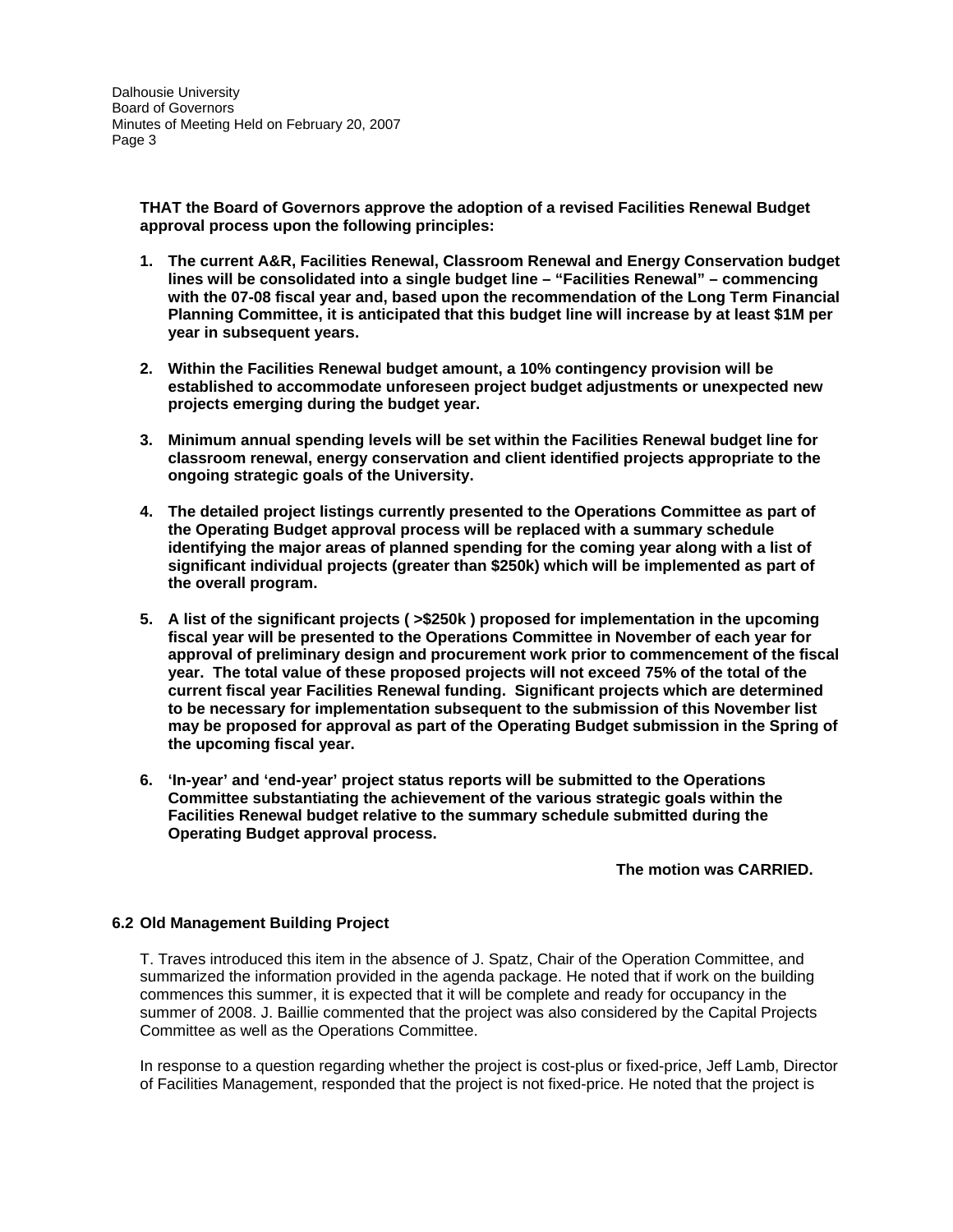still in the design phase; it is anticipated that the University will use a construction manager with the scope of the work to be adjusted as necessary.

It was noted during the discussion that none of the funding for the project appears to be coming from alumni fund-raising and that perhaps this was a missed opportunity. T. Traves responded that alumni solicitation would have been difficult in this situation because the building is no longer connected to the Faculty of Management and, therefore, the fund-raising connection is somewhat distant. As well, there is some time pressure to start the work because of the contributions coming from a CFI grant that was awarded some time ago and because of the rent that is continuing to be paid for the College of Continuing Education space at City Centre Atlantic.

Moved by T. Traves, seconded by L. Clarke:

**THAT the Board of Governors approve the proposal to proceed with Option (C) "Major Redesign (\$8.4M)" of the Old Management Building as follows:** 

- **a) A reconfiguration of the main floor layout to relocate the main entrance to the LeMarchant side (south-west corner) with improved accessibility for the physically challenged, to be enclosed within a 2-storey glassed addition, and renovated brick walls on the south and east sides of the building;**
- **b) An extension of the completion date for the project from December 2007 to June 2008, in view of the time spent on re-design work;**
- **c) The additional \$2.6 million required for the project to be funded as follows:** 
	- **a. Increase the mortgage on the Continuing Education portion from the currentlyplanned 21 years to 35 years which will provide an additional \$800,000. (The annual principal and interest payments will be equal to the current annual rental cost for the Continuing Education space at City Centre Atlantic, which is incorporated in the current Operating Budget);**
	- **b. A further contribution of \$440,000 from the CFI grant;**
	- **c. The balance of \$1.36M allocated from the 2007-08 and 2008-09 Facilities Renewal Budgets.**

**The motion was CARRIED.** 

### **7.1 Long Term Financial Planning Committee Report Recommendations**

 B. Radchuck briefly reviewed the mandate and work of the LTFPC and reminded members that the Committee recommendations covered a wide range of areas: enrolment, tuition, government operating grants, fund-raising, student assistance, deferred maintenance, academic programs, human resources, research, and the pension plan. He reviewed the strategic recommendations and then called on T. Traves to provide an update on the consultation process that has taken place since the last Board meeting.

T. Traves reported that the document has had substantial discussion within the University's governance structure, including Senate and Deans' Council. As well, comments were received from several faculties and a number of individuals within the Dalhousie community. Generally-speaking, the responses were positive with many colleagues acknowledging the work of the LTFP Committee and commenting on the tremendous educational value of the report. Three main points emerged in the feedback received: 1. a concern that the document suggested that the University cut back on graduate enrolment in order to increase the ratio of undergraduate to graduate students; 2. concerns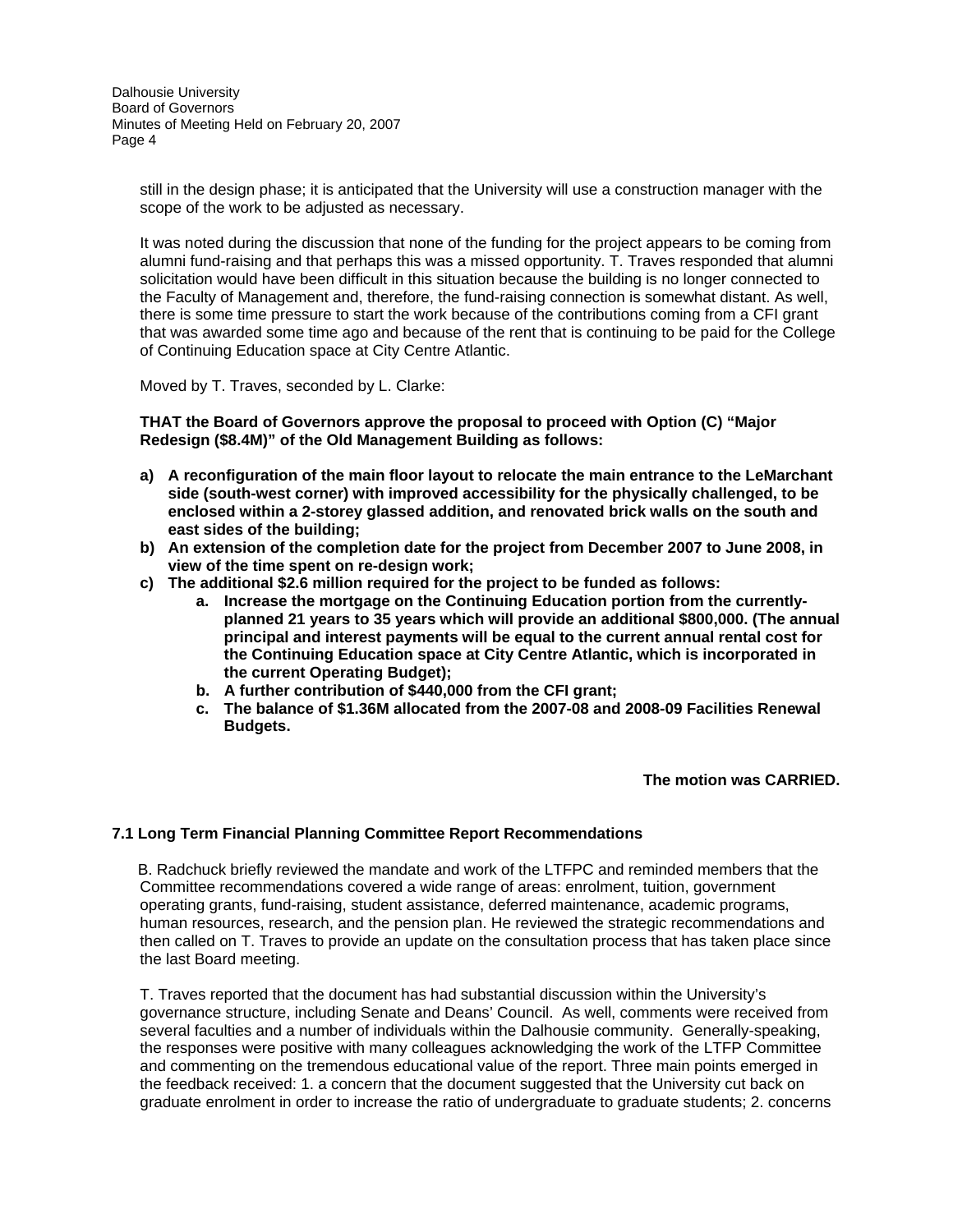related to the ERBA internal budgeting formula; 3. concern over the recommendation to look at the specific issue of first and second-year enrolment in the Faculty of Engineering.

E. Beale commented, as a member of the LTFP Committee, that she appreciated the thoughtful comments of those who responded and felt it was important that these be acknowledged by the Committee Chair as well as the President. She also expressed her appreciation for the valuable input from the staff members who supported the Committee throughout its work.

Lengthy discussion followed on the concerns raised by respondents. T. Traves acknowledged the misapprehension created with respect to the issue of graduate enrolment and noted that he had made efforts to reassure Senate members by way of a "comfort" statement recorded in the minutes that there are no operational plans to reduce graduate enrolment. It was also noted that there is no funding formula based on graduate and undergraduate enrolment.

Following this discussion, it was agreed that there should be a response both to those who made submissions and to the larger community that clarifies these points of concern in some detail. T. Traves indicated his willingness to work with the LTFPC Chair to prepare a response. There was also agreement that Recommendation 7 in Section B – Enrolment be revised to read:

 "That the Board of Governors and the Administration work diligently to resolve the analogous situation with respect to Engineering education in Nova Scotia so that the Dalhousie Faculty of Engineering can be internationally **more** competitive and can **better** meet the Province's science and technology objectives".

Several Board members suggested that it will be important to consider the community's expectation on where the recommendations go from here and that there should be some sort of report card to track progress in the various areas. T. Traves responded that there is an intention to report regularly to the Board and the community and that this will connect to a larger vision statement, currently being developed, that will refine and re-state the strategic directions in the context of work that has been done in a number of areas.

Moved by R. Radchuck, seconded by R. Chisholm:

**THAT the Board of Governors approve the recommendations presented in the Report of the Long Term Financial Planning Committee, dated November 15, 2006, and attached hereto as Appendix "A", with the revision to Recommendation 7 in Section B – Enrolment as follows:** 

**"That the Board of Governors and the Administration work diligently to resolve the analogous situation with respect to Engineering education in Nova Scotia so that the Dalhousie Faculty of Engineering can be internationally more competitive and can better meet the Province's science and technology objectives".** 

**The motion CARRIED.** 

### **8.1 Designation of "Head" under FOIPOP Legislation**

T. Traves referred to the information circulated with the agenda package and noted that the proposed resolution is a simple "house-keeping" matter intended to update and clarify a resolution passed by the Board in 2000.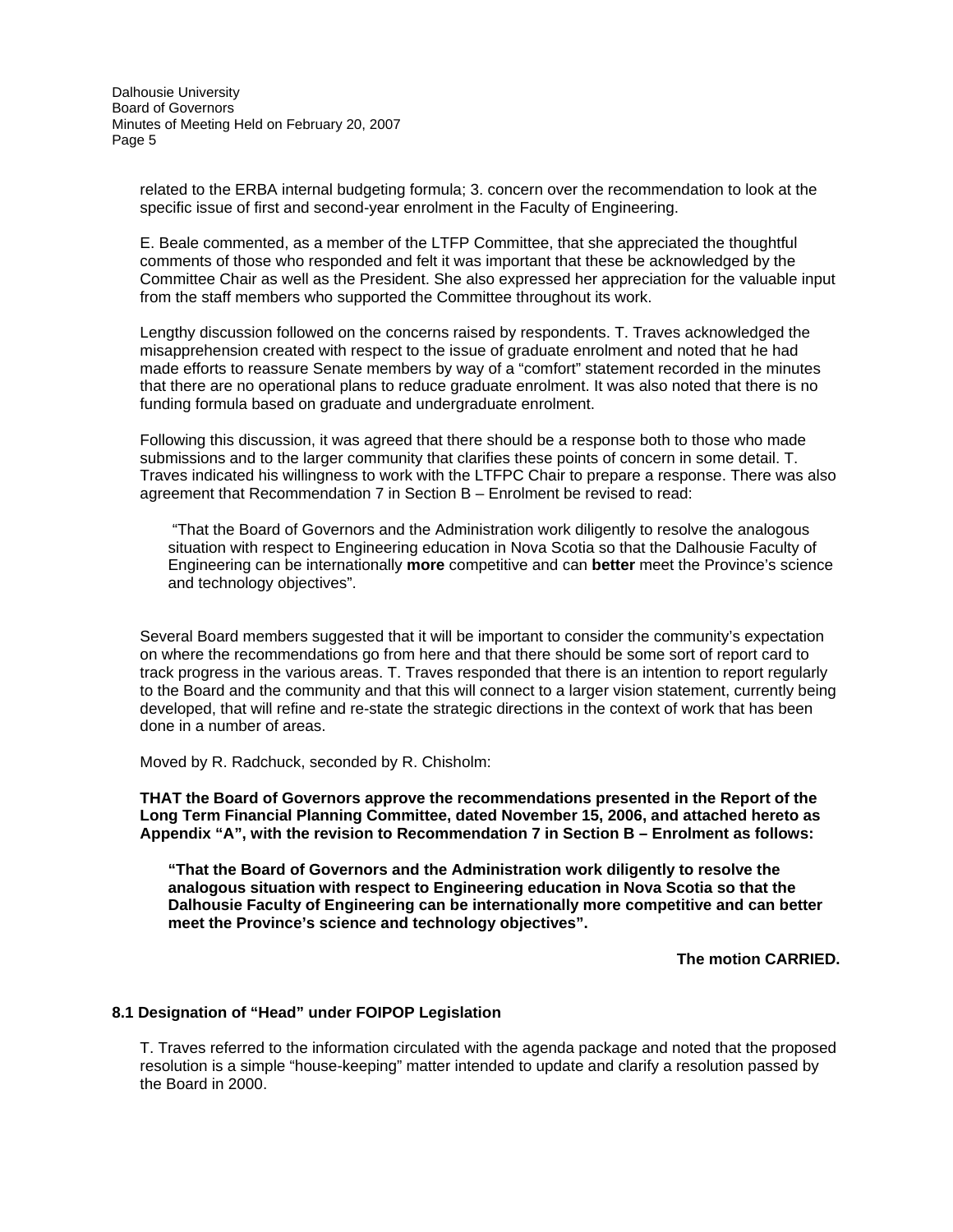Moved by T. Traves, seconded by R. Radchuck:

**THAT, the Board resolution dated December 12, 2000 be amended by replacing the list of designates as "Head" of Dalhousie University pursuant to Section 49A of the** *Freedom of Information and Protection of Privacy Act,* **with the following: the President, the Vice-President Academic and Provost, the Vice-President Finance and Administration, the Vice-President Research, the Vice-President Student Services, and/or the Vice-President External Relations.** 

**The motion CARRIED**.

#### **8.2 National Advisory Council**

C. MacNutt introduced the proposal regarding the creation of a National Advisory Council to replace the existing Associate Board Member category. It was noted that it is anticipated that the Council will be comprised of about 15-25 individuals, but no limit is imposed by the proposed Terms of Reference. Current Associate Board members were notified last spring that the Board was considering a change to the current structure.

Moved by C. MacNutt, seconded by B. Tower:

**THAT the Board of Governors approve the recommendation of the Governance Committee that the category of Associate Board Member be eliminated and replaced with a National Advisory Council as described in the attached Terms of Reference.** 

**The motion CARRIED.**

#### **Items for Discussion**

#### **9. Budget Advisory Committee Report**

A. Shaver, Vice-President (Academic and Provost), reviewed the two scenarios (p. 6 and p. 19 – Appendix 1) presented by the Budget Advisory Committee in its most recent report, noting that the only real difference in the numbers are the lines dealing with operating grants and tuition revenue. The model in Appendix 1 was the preliminary scenario developed by the Committee, but it was determined to be no longer operative when the provincial government indicated that it planned to open the last year of the MOU and make some changes with respect to tuition fees. The second scenario on p. 6 is based on the assumptions that have been obtained from preliminary discussions with the government (4.48% operating grant increase, \$3.5 million in lieu of MOU permitted tuition fee increases, etc.)

A. Shaver noted that the preliminary budget model allocates \$3.85 million to the strategic initiatives, although there are no specific recommendations at this point with respect to the individual initiatives. He also noted that the model assumes a decline in enrolment of 125 students for 2007-08; this was felt to be a reasonable projection (despite modest enrolment increases last year), because of the flow-through from earlier years. Lastly, he pointed out that the model currently shows a bottom line shortfall of \$3.5 million. The next report will make recommendations to eliminate this shortfall.

Discussion and questions followed, with several members commenting favourably on the preliminary model, assuming that the assumptions are correct, and that the government responds accordingly.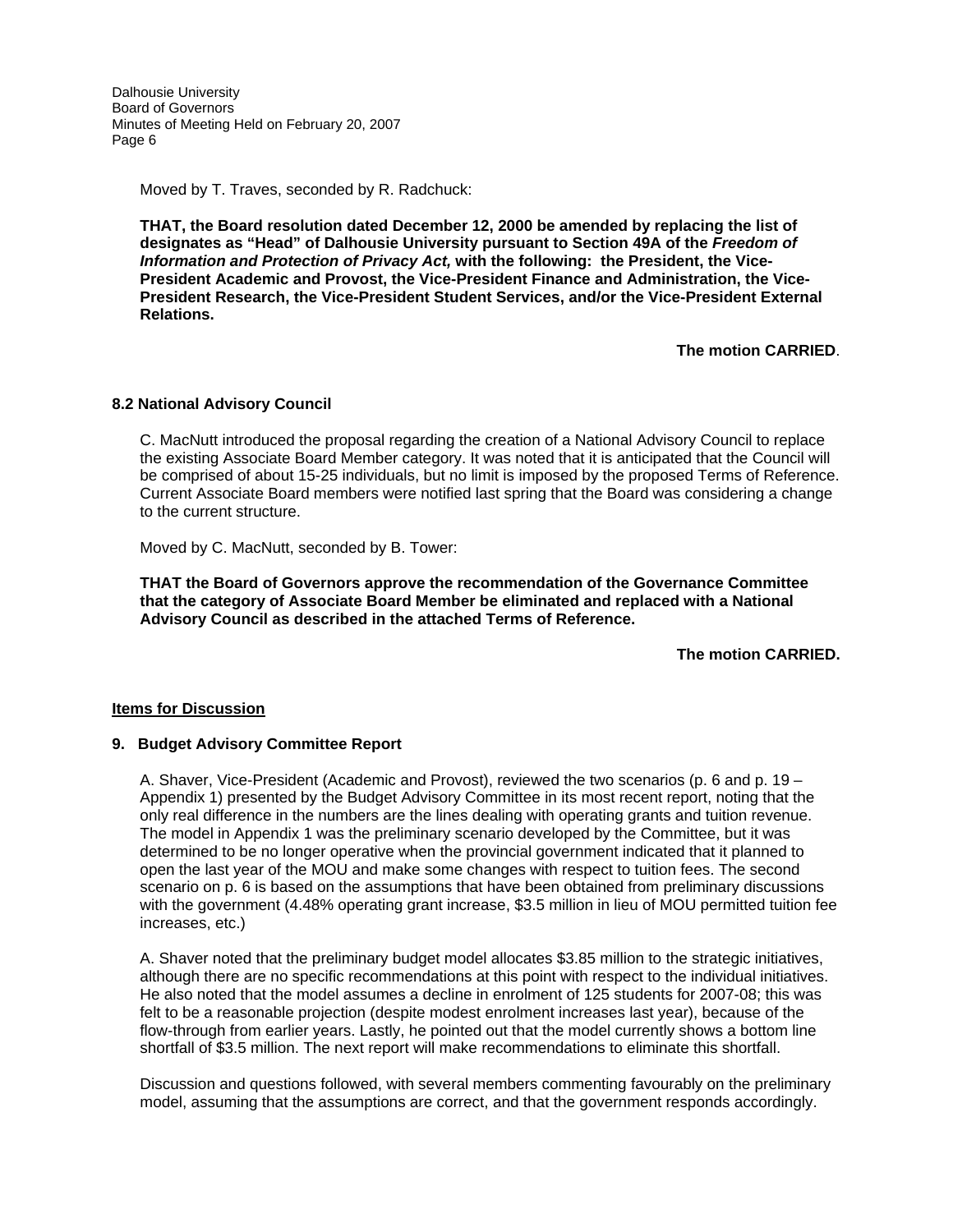There was also some discussion of the University's policy and direction around tuition fees and the importance of communicating this during negotiations with the government.

E. Edelstein expressed concern about the differential fees charges for professional programs (medicine, dentistry and law), and questioned the wisdom of these fee increases given the relatively small amount of revenue they generate for the University and the substantial backlash that is created as a result. He agreed that differential fees for international students are necessary but questioned whether increases of more than \$800 in three consecutive years are wise given the current climate for international student enrolment in North America.

A. Shaver concluded by noting that the Budget Advisory Committee hopes that within the next six weeks it can focus on the right set of assumptions and move forward with more specific recommendations. There should be more information to report to the Board at the April meeting.

## **10. Board Standing Committee Reports**

Written reports were included in the agenda package for information. C. MacNutt directed members' attention particularly to the report of the Executive Committee which reports on the resolution relating to the Canadian Vitamin Class Action settlement, passed by the Executive Committee on behalf of the Board. This resolution authorizes the University to receive \$963,959.16, which is to be used solely in accordance with the terms of the settlement agreement. Essentially, the monies are to be used for activities related to vitamin products. T. Traves noted that the University will likely use the monies to fund an endowment to provide monies for graduate scholarships in this area. The resolution is as follows:

**WHEREAS class action lawsuits were commenced in Canada alleging that certain companies engaged in price-fixing relating to various vitamin products ( the "Canadian Vitamins Class Action");** 

**AND WHEREAS a settlement reached with some of the defendants in the Canadian Vitamins Class Action was approved by the courts in British Columbia, Ontario and Quebec ( the "Settlement Agreement");** 

**AND WHEREAS pursuant to the Settlement Agreement, a portion of the settlement funds may be paid to certain organizations designated by the courts in British Columbia, Ontario and/or Quebec;** 

**AND WHEREAS the University and all others seeking to receive a portion of the settlement funds must enter into an agreement generally in the form attached (the "Agreement"); AND WHEREAS the Board of Governors believes that it would be in the best interests of the University to agree to enter into the Agreement;** 

**BE lT RESOLVED THAT:** 

**I. The recitals are true.** 

**2. The University is hereby authorized to enter into an agreement generally in accordance with the form of the Agreement attached to this resolution and the same is hereby approved and authorized.** 

**3. Any appropriate designee of the University is hereby authorized and directed to do all things and execute all instruments and documents which may be necessary or desirable to carry out the terms of this resolution.** 

In response to a question about the status of the proposed on-site medical school program for New Brunswick (and whether that had come before the Academic Affairs and Research Committee), T. Traves reported that it is his understanding that that proposal is presently on hold. He noted, however, that the discussions on this proposal have created an opportunity for the Faculty of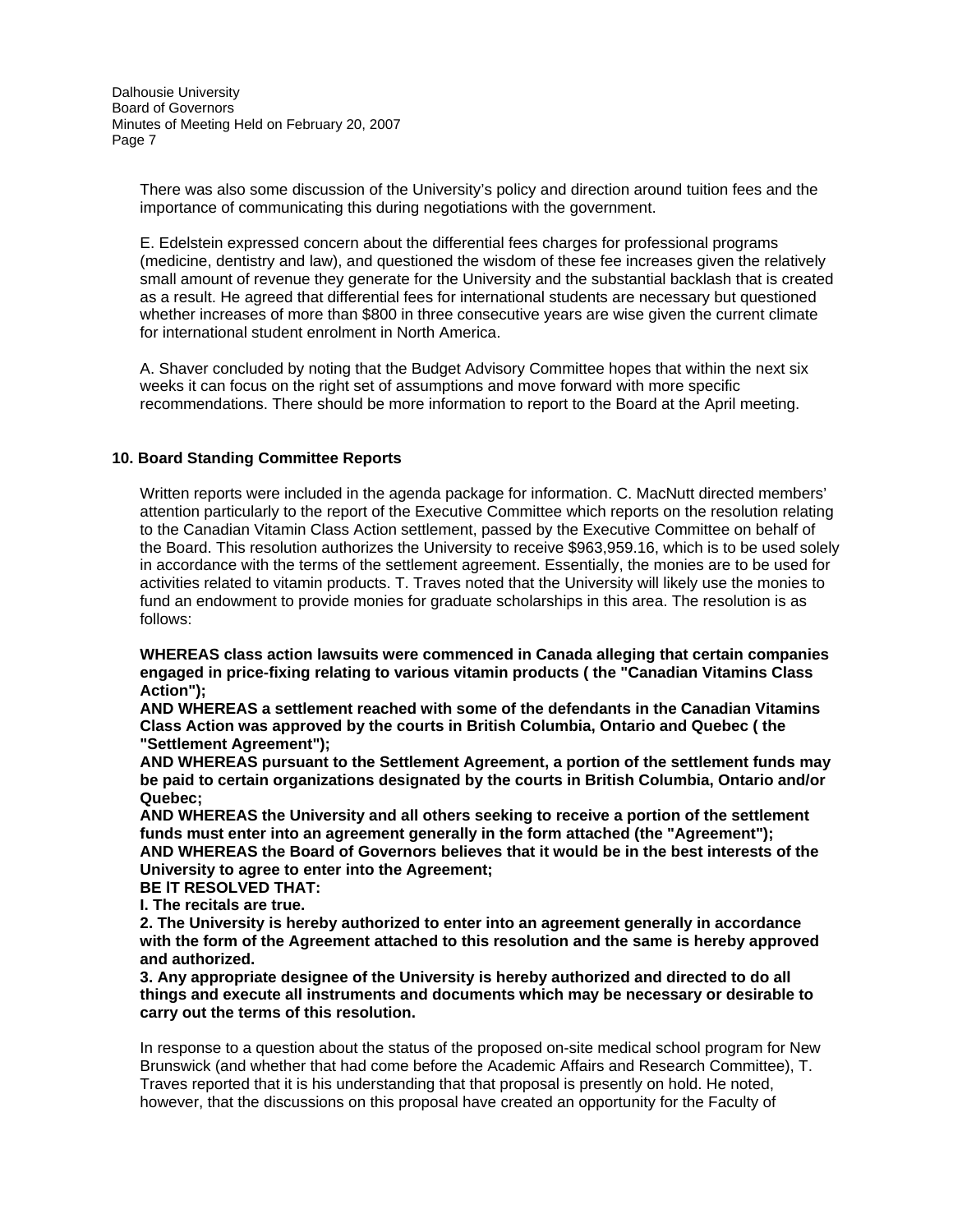Medicine to review and think seriously about program delivery in Medicine and particularly in the first two years of the program.

## **11. Enrolment Planning**

A. Shaver referred members to the draft report in the agenda package and noted that the document is an attempt to pull together a number of discussions that took place last year around enrolment management. He noted that the objectives in terms of enrolment planning are: A. A University wide enrolment of 17,000 by 2010, and B. to enhance academic quality of the undergraduate **and graduate** class (the emphasis reflects wording that has since been added to the draft). The report is divided into a number of topics and under each of these a number of premises are presented. This provides an opportunity for the Committee to examine each premise, decide whether it is true or false, and then see if strategies can be generated that flow from that. At the end of the document various tables are presented that provide some bench-marking for some of the topic areas.

A. Shaver noted that the document is a work in progress; the plan now is to refine it and to then start to take a more tactical approach to each topic area. The Committee hopes to connect resources to the various tactics and then be in a position to do some evaluation. He commented that there is a recent survey of applicants that provides a lot of insight into how Dalhousie is viewed by applicants and the information from it will be very useful to enrolment planning.

Discussion followed, with a number of comments focusing on recruitment of international students, the use of agents, and the external challenges of visa requirements in order for international students to come to Dalhousie, and to stay in Canada after graduation. T. Traves noted that, in relation to differential fees for international students, it is important to understand that Dalhousie's (and Canada's), fees are low-priced among our competitors, and that there is a perception in parts of the world that "low-priced" equates to "low quality". In some countries, students are used to paying \$25,000-\$40,000 annually, even at the secondary school level, and similar fees are expected for a quality university education. Price, therefore, does not appear to be a major deterrent to students coming to Canada.

Other comments and questions focused on whether the report considers new models for student engagement. A. Shaver noted that the report is not a tactical document yet, but that there have been discussions about initiatives potentially aimed at changing the academic and living environments for students (for example, freshmen interest groups, orientation groups, new models in the residence life system, programs for engaging first-year students who don't live in residence, student recognition, etc.) There was also reference to looking at ways of recruiting students in upper undergraduate years of study.

### **12. Proposed Plan for New Student Space**

T. Traves reported briefly on the proposal that has been put forward to students for the improvement of study and social spaces on campus. Many of the proposed projects involve renovations of existing spaces across the three campuses, but there are also three significant new construction projects. Under the proposal that has been presented, the projects would be funded through a \$10 per course fee, but the University would only start to collect the fee when the projects are completed, likely in the fall of 2009. He noted that the referendum question has been circulated and the vote will be held on March  $6^{th}$  and  $7^{th}$ .

In response to questions that followed, it was noted that there had been some opposition to the proposed demolition of the Graduate House to make way for one of the new projects. This has been